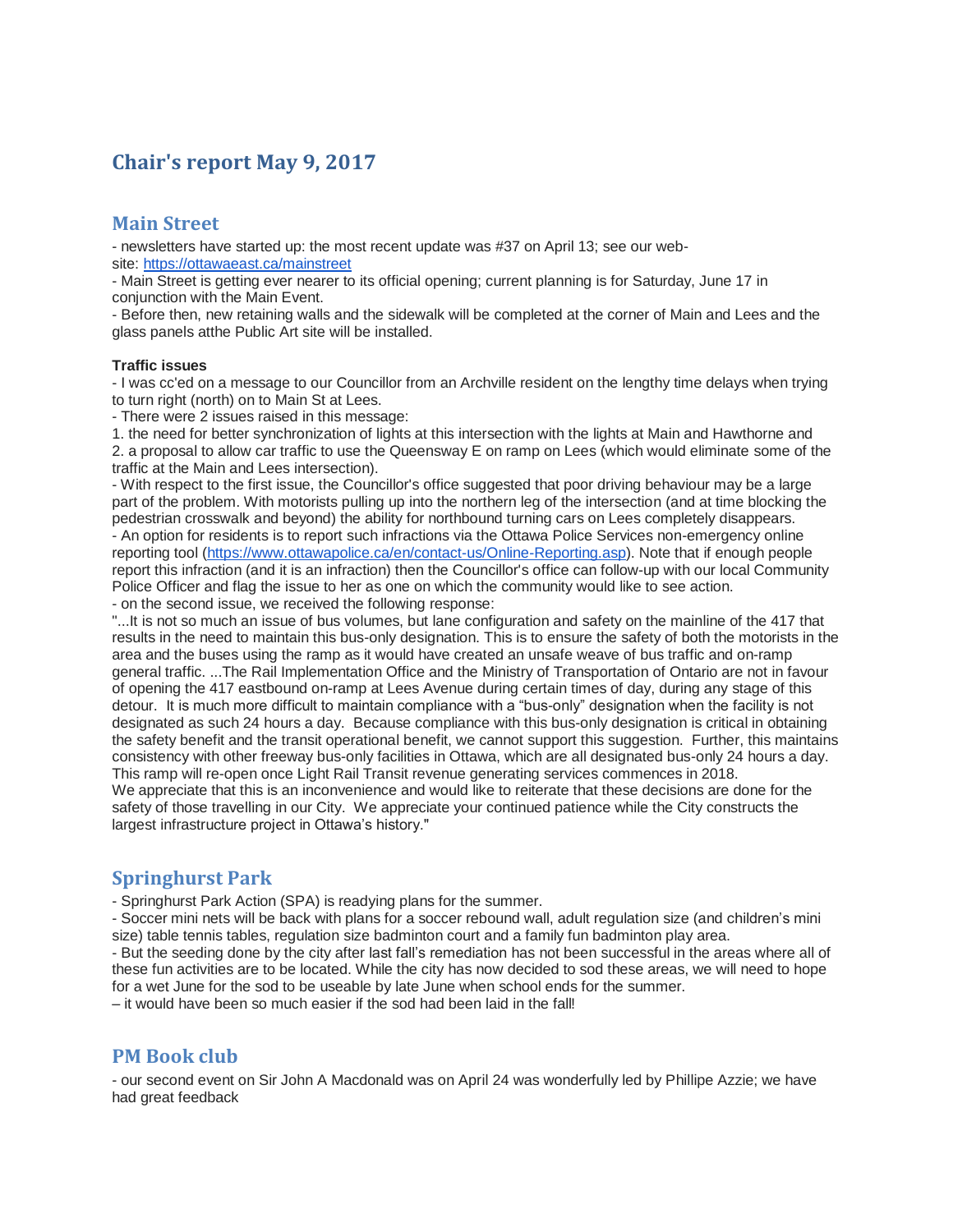- our next event will be held on Monday, May 29; we will be discussing Dir Robert Borden, with the discussion being led by Greg Donaghy

- we will be returning to Room L120 at Saint Paul University, 233 Main St

#### **New Community Centre**

- a letter of support by OOECA, CAG and SHCHC was sent to the City in advance of the May 2 City meeting re whether the to engage in discussions with CCOC/cahdco on plans for a new centre in the Deschatelets building - note that Jasmine Tranter of CCOC/cahdco will be making a presentation to us at our next Board meeting on June 13 on their work to date on this project

#### **Main Event**

- Andrew Power has volunteered to lead our barbeque efforts this year. Board and community members will hopefully be able to help out as in previous years. Thank you Andrew.

- We have received a cash sponsorship request from CAG to support this event. I have forwarded the e-mail go Board members and would suggest that we discuss at our May 9 meeting.

- Another topic for discussion is the request from the Councillor's office to supply some volunteers at the barriers at Main/ Hazel & Main/ Clegg for the duration of the closure (10am – 2:30pm). The request is for one person per barrier (so 2 at any given time) with the side streets not requiring any volunteers. (The volunteers would be there in the (highly unlikely) chance that an emergency vehicle might need to transit through the closure and to allow access to the area to the site for the booked food trucks, fire trucks and OPS vehicles.)

### **Domicile**

- Domicile recently celebrated the "topping off" of Phase 1 of the development; the roof is now on the building, with occupancy still on track for the end of 2017

- I have been speaking with Domicile about parking concerns of some of the residents in the area close to the construction site; much of the on-street parking is currently taking up by contractors starting often before 6:00am. Domicile is looking into whether there are some additional spots that can be found on private property and have been requesting that contractor staff respect quiet times as they park (and when they return to their vehicles)

### **Greystone Village**

- Regional's Phase 1 development near Clegg Street is continuing to move forward; the construction of many of the single family homes and town houses is now well advanced. Work is also proceeding on the remediation for Phases 2 and 3. Following the completion of this remediation, the construction of the sewers and future roads in Phase 2 will begin, including the expansion of Des Oblats Ave.

- the site plan control application for the first two 9 storey condos is reactivated. Regional hopes to have approval in place before the end of the year with construction of the first building starting this winter.

#### **Rat Issues in the Archville area**

- I was informed by the Councillor's office of some additional concerns raised about rats in the Harvey & Havelock area; some additional information was also provided based on discussions between the Councillor's office and Public Health Program Manager.

- In particular, it was suggested a community-level approach is probably going to be needed as the likelihood of these rats having recently emerged from the sewers is slim. From Public Health's perspective, as the rats are not being seen actively emerging from the sewers, they have very limited recourse to provide any substantive assistance. As with other urban wildlife (raccoons, squirrels, groundhogs, etc…) it becomes the responsibility of the property owners to manage. The Councillor's office provided some specific ideas for a broader approach, which I am sure they would be willing to share if asked.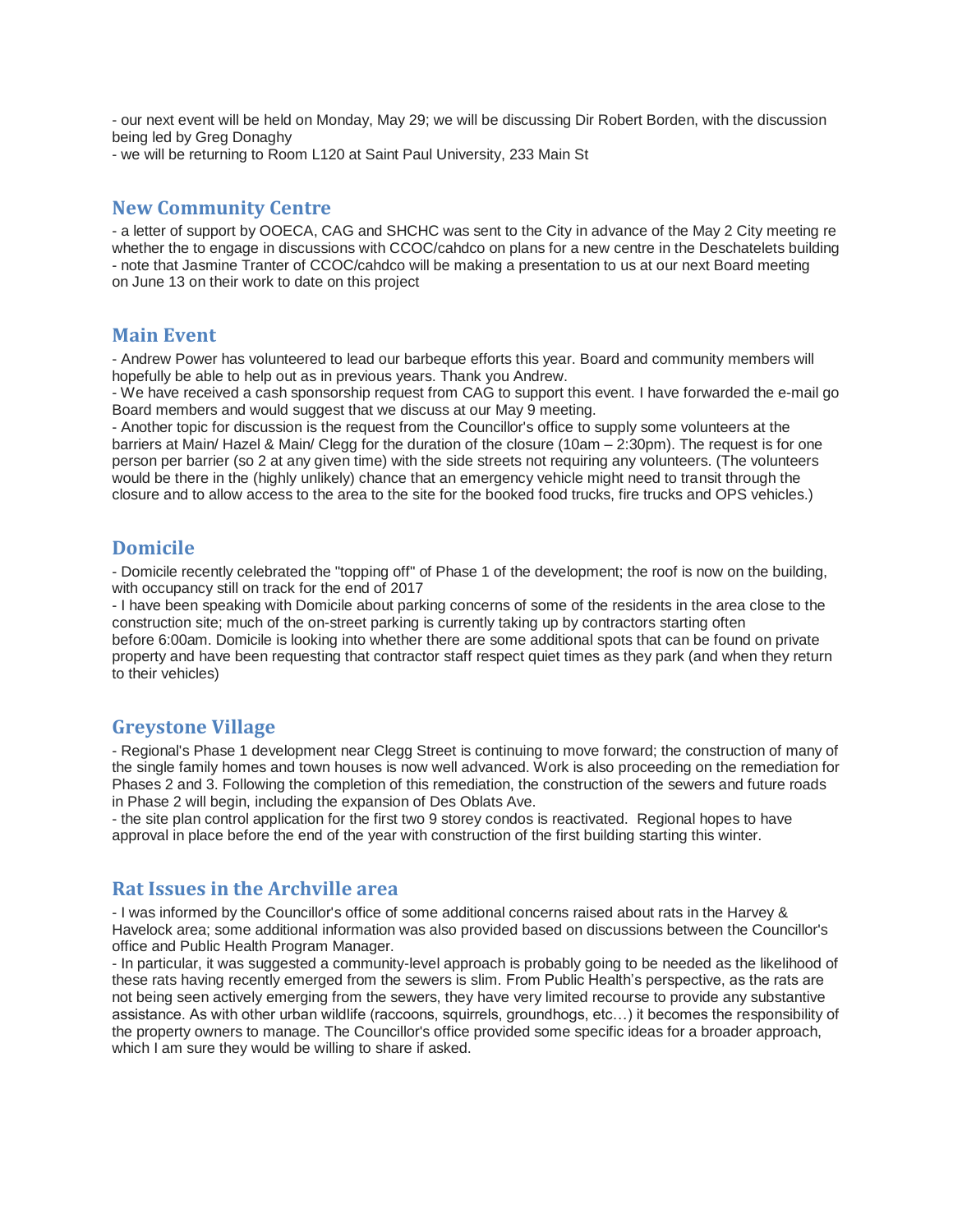### **Proposed changes to the City noise by-law**

- The City of Ottawa is currently undergoing a review of the city's noise by-law. Included in the document is a proposed option that suggests a change to the noise by-law for special events held at Lansdowne and the Canadian Tire Centre. It is proposed that the by-law be extended from the current 11:00 pm regulation to 1:00 am. You can view the City of Ottawa's noise by-law discussion paper on our web-site: <https://ottawaeast.ca/> - It is anticipated that a recommendations report will be made available on May 11, 2017, and that it will go before the Community and Protective Services Committee, currently scheduled on May 18, and Ottawa City Council on May 24.

## **Planning issues**

#### *Coach houses*

- We are concerned that the language proposed for 2 of the Coach House bylaw amendments does not align with the Official Plan and recently approved Coach House Bylaw or with the intentions outlined by City planning staff.

- We suggest:

1. That the current policy be maintained to require a garage on the main level of a potential 2-storey coach house and that all habitable space be above the garage (vs the staff recommendation to allow habitable space on the main floor as well).

2. Maintain the maximum 3.2m wall height for all roof construction types of coach houses built up to 1m from the property line (vs the staff recommendation which would allow for a 4-5m wall height depending on the style of roof).

#### *R4 Zoning Review*

- Please note that the comment period on the proposals for R4 zoning has been extended to May 31.

- To date one of the proposals that has resulted in a lot of discussion has been the City proposal to allow apartment buildings to be built on narrower lots than is currently allowed. A number of other community associations have been keeping us in the loop on their views of the proposed modifications coming out of the City's R4 Zoning Review.

- The City proposals can be accessed via our web-site: <https://ottawaeast.ca/planning>

# **Watershed Conditions Statement – Flood Watch, Rideau River**

- the Rideau Valley Conservation Authority has been issuing statements on almost a daily basis over the last few days as rain forecasts have been changing

- the statements include some very good advice: do not drive or walk in flowing water more than 30 centimetres deep; Parents need to inform children about the dangers of going near flooded areas and fast moving water in streams and ditches.

- For water level and flow information in the Rideau system as well as the Ottawa River, visit the RVCA Streamflows and Water Levels webpage at <http://his.rvca.ca/rvcafwl/>

- For more information about conditions on the Ottawa River, also check the webpage of the Ottawa River Regulation Planning Board at <http://ottawariver.ca/river-levels-flows.php#river-levels-flows-7-days>

# **Ottawa Neighbourhood Study**

- At our April meeting, the Board tasked Ron Rose with investigating the Ottawa Neighbourhood Study, particularly with a view of having the Study's boundaries more accurately reflect the actual boundaries of OOE. He checked with the Ottawa U staff behind the Study, and reported on three items:

"1. The Study staff have already undertaken a review of its existing boundaries, and has come up with a tentative revision. The new boundaries, once finalized, will be implemented probably in the summer/fall of 2018, and the information will be based on the results of the 2016 censes.

2. The staff revising the boundaries claim that they have received previous feedback from members of our community, and based on that feedback, have redrawn the OOE boundary to include all residences south of Clegg Street between the Rideau River to the east and the houses north of Riverdale as far west as Avenue Road. Thus, they have not included the houses south of Riverdale, between Avenue Road and Main St. See attached map.